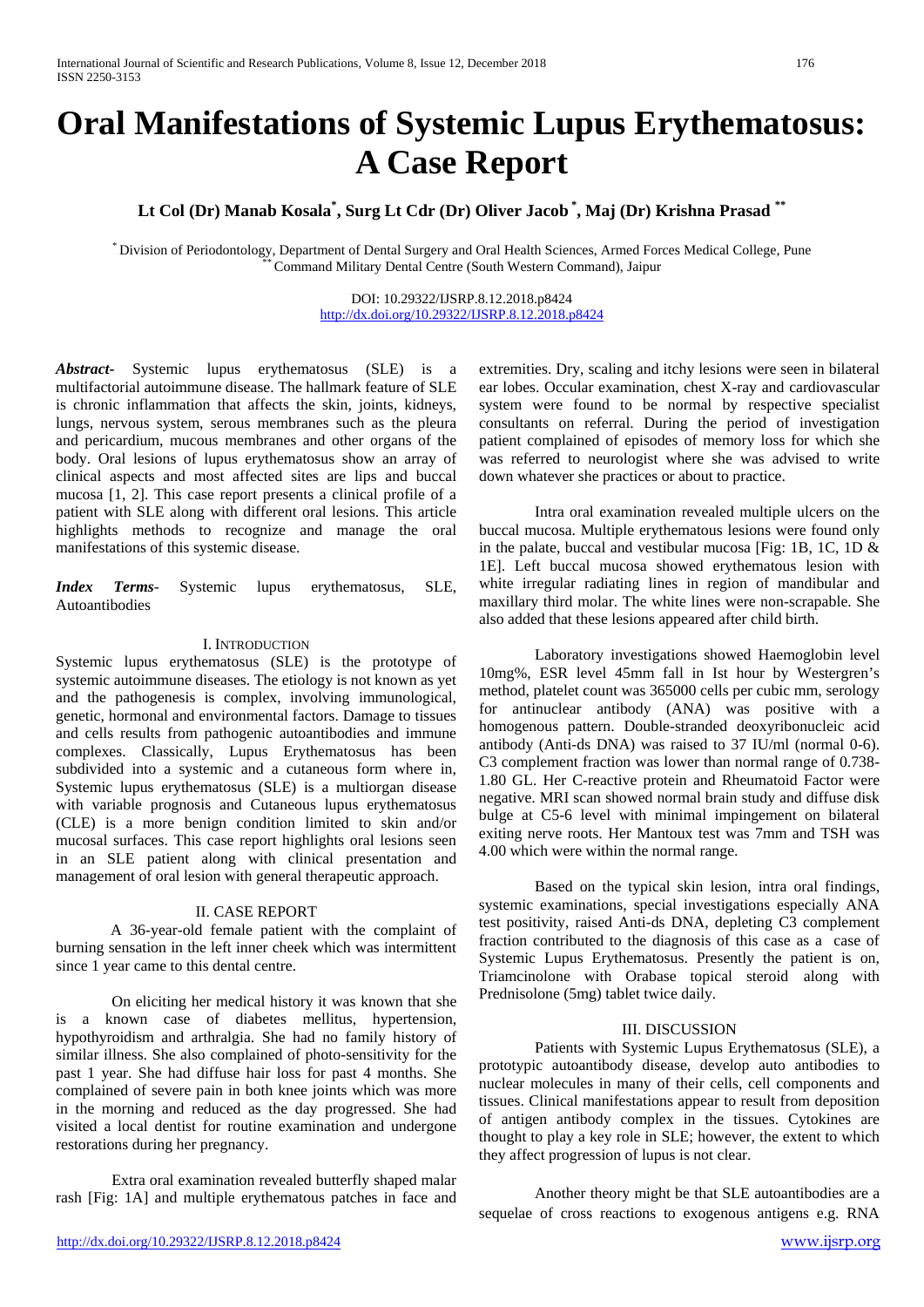retroviruses. Extrinisic factors such as exposure to sunshine, infections and drugs may trigger SLE reactions in some patients. No matter the etiology, genetic predisposition is a probability, as expressed in associations with specific HLA/MHC antigenic profiles. Dysfunction of B-lymphocytes is one of the main defects in SLE. In addition, suppressor T– lymphocytes are also reduced in number, permitting a considerable increase in autoantibodies [3, 4].

SLE is rare in India. A prevalence study in India (carried out in a rural population near Delhi) found a point prevalence of 3 per 100,000 [6]. This disease commonly affects young women of child bearing age with a female : male ratio of 10:1 (90% of cases are in women), more predominantly in young women due to higher levels of estrogen, while at premenstrual and post-menopausal women, ratio with males decreases to 3:1 [1,2].

Cutaneous manifestations are seen in the form of erythematous patches on the face that coalesce to form a symmetrical pattern over the cheeks across the bridge of the nose in a butterfly pattern of distribution which is known as malar rash [Fig: 1A]. Skin around the neck, arms, shoulders and fingers are also affected. They may also be associated with itching or burning sensation, and areas of hyper pigmentation. Macules or papules occur on the face, or a generalized rash occurring on the body, which may or may not be sun induced.

Diffuse alopecia can generally occur when the disease is active and is usually reversible during remission. Patchy alopecia, on the other hand, may lead to scarring and can become permanent [5, 6]. Cardiovascular and respiratory symptoms are also common and include chest pain on inspiration due to pleurisy or pericarditis. Renal complications (glomerulonephritis and microvascular thrombosis) and neuropsychiatric complications (seizures, psychosis, neuropathies, stroke, and depression) are common as well [7]. Ophthalmic and gastrointestinal manifestations are usually uncommon but can be serious, including kerato-conjunctivitis sicca, pancreatitis, hepatitis, and subacute bowel obstruction. Pain in the joint and arthritis are common manifestations [5]. Present case showed similar cutaneous involvement and joint pains in the form of arthralgia.

In 20-50% of patients' oral lesion of SLE are seen. These manifestations of the oral cavity may be seen either prior to or following the development of skin lesions or even in the absence of skin manifestations [8]. In a decreasing order, locations more frequently affected are buccal mucosa, hard palate and lower lips in the form of ulcers, erythema or hyperkeratosis. Oral lesions appear as erythematous areas, without induration and with white spots. The margins of these lesions are not sharply demarcated but quite often show the formation of narrow zone of keratinization. Hyperemia with edema is a common occurance and there may be a tendency for bleeding [8]. The main clinical differential diagnoses are lichen planus, leukoplakia, squamous cell carcinoma and even vesicobullous diseases [9].

Although investigation plan for a case of SLE will depend on the clinical picture, the minimum laboratory workup should include [10]:

- Haemoglobin, WBC, Differential count, ESR
- Urine routine (preferably a fresh sample examined) and microscopy, and 24 hour protein and creatinine estimation if necessary
- Serum chemistry (urea, creatinine, liver function tests, lipid profile)
- Chest x-ray
- ANA, anti-dsDNA, C3, C4

Histological appearance of SLE is not pathognomic but is suggestive of the disease. Histopathological features include, changes at the dermo-epidermal junction that include thickening of the basement membrane (best demonstrated by periodic acid-Schiff staining) and vacuolar degeneration of the basal cells along with perivascular and peri-appendageal inflammatory cell infiltration of a variable degree in the reticular dermis. Hyperkeratosis is more evident and follicular plugging may be seen in more mature lesions [11].

Direct immunoflourescence testing is often used to detect the presence of IgG, IgM and IgA at the basement membrane. The antinuclear antibodies (ANA) test is highly specific with a positive result in >95% of SLE patients. The anti-dsDNA antibody test is positive in 60% of SLE patients and is considered the best marker for disease activity, with a specificity of almost 100%, except in elderly patients who have a lower prevalence of anti-dsDNA. Complement levels (C3 and C4) are negatively correlated with lupus activity and their levels deplete because of consumption [10].

If a patient fulfills more than 4 of 11 criteria made by American College of Rheumatology, then the diagnosis of SLE can be made with about 95% specificity and 85% sensitivity. Diagnosis of SLE is based on clinical judgment. SLE can be suspected whenever 2 or more organ systems listed in Table-1 are involved [10, 12].

There is no known cure for Systemic Lupus Erythematosus, hence treatment is based on relieving symptoms, suppressing inflammation, and preventing future pathology. Symptomatic treatment for the specific involved organ as per the severity of the disease: topical sunscreens, avoidance of UV light and estrogens, NSAID's for arthritis, antimalarials for dermatologic manifestations, topical steroids for rash, use of systemic steroids for prevention of end organ damage, Calcium and Vitamin D supplements to fight osteoporosis and corticosteroids as immunosuppressant drugs for serious organ involvement (e.g. Cerebritis, nephritis). All medications used to treat SLE require monitoring periodically for potential toxicities [13, 14].

Preventive dental hygiene care in Lupus patients is very important. Chlorhexidine mouthwashes helps contain periodontal disease by chemical plaque control. Mucous membrane ulcers can be managed with hydrogen peroxide gargle or steroid impregnated gel. Intralesional injections of corticosteroids are also effective modality. Bacterial, viral and fungal infection should be treated using conventional, proven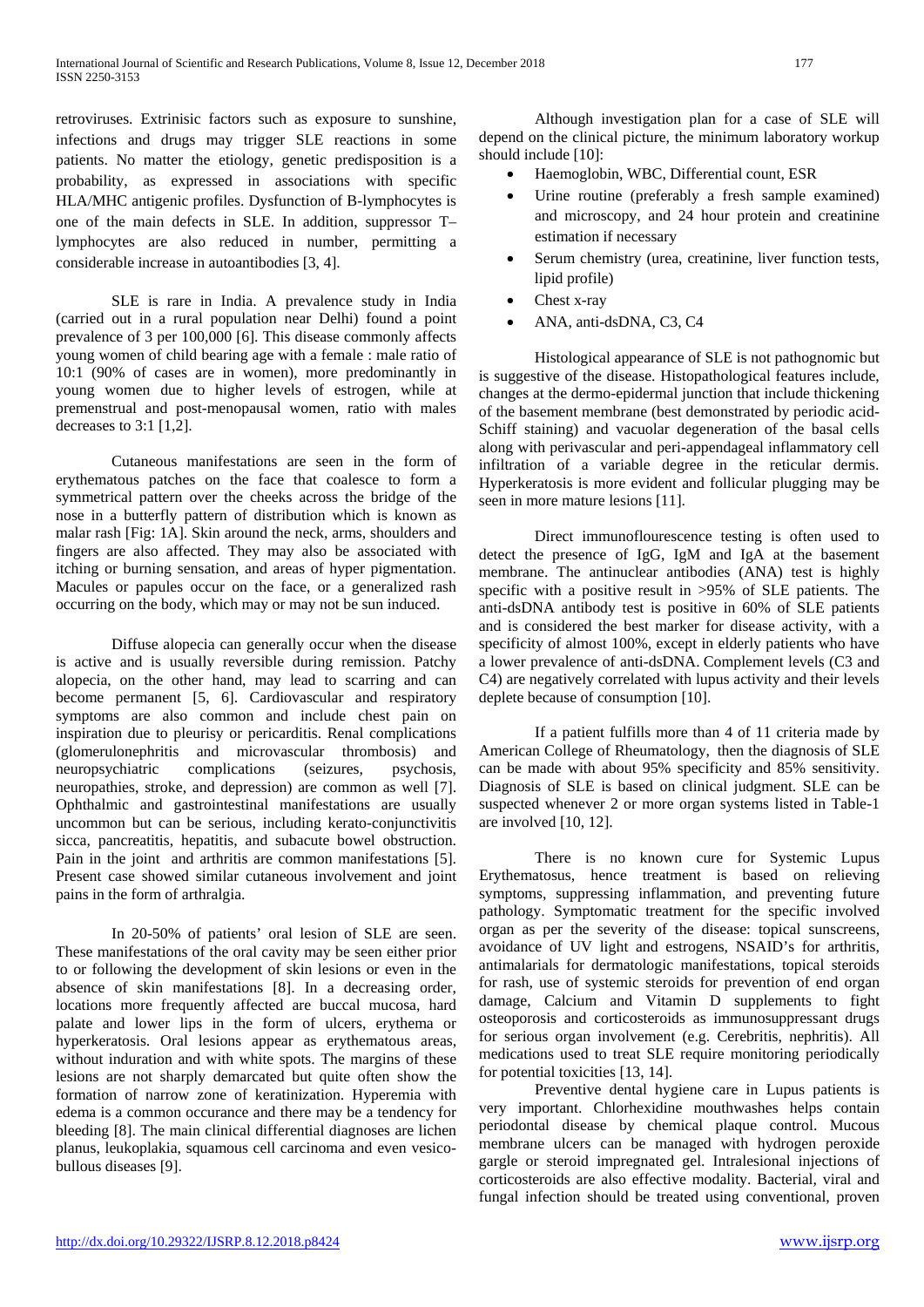therapy specific for the infection. No Dental procedures should be undertaken on patients with active Lupus, and if necessary, antibiotic premedication is always advisable due to high incidence of bacterial endocarditis.

## **Adverse effects of Lupus therapy in oral cavity [20]**

Long term use of medications to control Lupus can induce significant intra-oral pathology such as mentioned below:

- Corticosteroids: leads to root canal calcification, delay of tooth eruptions and root dilacerations.
- Steroids: causes necrotizing ulcerative gingivitis.
- NSAID's: induces gingival bleeding, but due to the inherent property of NSAID's to inhibit alveolar bone resorption, periodontal health in some patients with Lupus has been found to improve.
- Cyclosporine: causes gingival enlargement (hyperplasia).
- Immunosuppressive treatment: fights against intra-oral infections but promotes Candidiasis and Herpes Simplex Virus opportunistic infections.

## IV. CONCLUSION

Systemic lupus erythematosus is an autoimmune disorder that can affect several organ systems, including the skin, kidneys, and CNS. Of patients with SLE, 25% have associated oral lesions, which are usually superficial ulcers with surrounding erythema. It is essential that dental practitioners should know these pathologies and diagnose them at an early stage of the disease to help assist in providing more effective treatment to improve survival rates. The intraoral examination should be incorporated as a part of dermatologic examination as the oral manifestations can represent preliminary signs or can coexist with the disease [15].

# APPENDICES

Appendix 1: Table 1. Appendix 2: Fig 1.

### REFERENCES

[1] Lourencxo SV, de Carvalho FRG, Boggio P, Sotto MN, Vilela MAC, Rivitti EA, Nico MMS. Lupus erythematosus: Clinical and histopathological study of oral manifestations and immunohistochemical profile of the inflammatory infiltrate. J Cutan Pathol 2007; 34: 558–564.

[2] Manson J. J., Rahman A. Systemic lupus erythematosus. Orphanet encyclopedia, November 2005. http://www.orpha.net/data/patho/GB/uk-SLE.pdf

[3] Malaviya AN, Singh RR, Singh YN, Kapoor SK, Kumar A. Prevalence of systemic lupus erythematosus in India. Lupus 1993; 2: 115-18.

[4] Jayakumar ND, Jaiganesh R, Padmalatha O, Sheeja V. Systemic lupus erythematosus. Ind J dent Res 2006: 17(2):91-93

[5] Bernknopf A, Rowley K, Bailey T.A review of systemic lupus erythematosus and current treatment options. Formulary. 2011; 46:178–194.

[6] Amissah-Arthur MB, Gordon C. GPs have key role in shared care of patients with SLE. Practitioner. 2009; 253:19–24.

[7] Madhok R, Wu O. Systemic lupus erythematosus. Clin Evid. 2009; 7:1123.

[8] Rhodes NL: The review of oral manifestations of systemic lupus erythematosus, Quintessence international, 1990; 21: 461-465

[9] Plemons JM, Gonzales TS, Burkhart NW. Vesiculobullous diseases of the oral cavity. Periodontology 2000. 1999; 21: 158.

[10] A Kumar. Indian guidelines on the management of SLE. J Indian Rheumatol Assoc 2002: 10: 80 – 96.

[11] Position Paper. Oral Features of Mucocutaneous Disorders. J Periodontol 2003; 74:1545-1556.

[12] Tan EM, Cohen AS, Fries JF, et al. The 1982 revised criteria for the classification of systemic lupus erythematosus. Arthritis Rheum 1982; 25:1271- 1277.

[13] Gladman D, Urowitz M. American College of Rheumatology Ad Hoc Committee on Systemic Lupus Erythematosus Guidelines. Guidelines for referral and management of systemic lupus erythematosus in adults. Arthritis Rheum.1999; 42: 1785–1796.

[14] Bertsias G, Ioannidis JPA, Boletis J, et al. EULAR recommendations for the management of systemic lupus erythematosus. Report of a Task Force of the EULAR Standing Committee for International Clinical Studies Including Therapeutics. Ann Rheum Dis. 2008; 67:195–205.

[15] Goncalves, Machado L, Junior B, Sabino J R et al. Clinical evaluation of oral lesions associated with dermatologic diseases. An. Bras. Dermatol. 2010, 85: 150-156.

### **AUTHORS**

**First Author** – Lt Col Manab Kosala, MDS, Armed Forces Medical College, Pune, kosalamanab@hotmail.com. **Second Author** – Surg Lt Cdr (D) Oliver Jacob, BDS, Armed Forces Medical College, Pune, jacob.oliver@rocketmail.com. **Third Author** – Maj Krishna Prasad, MDS, Armed Forces Medical College, Pune.

**Correspondence Author** – Lt Col Manab Kosala, kosalamanab@hotmail.com, mirage\_oj@yahoo.com, 9971521757, 9400348049.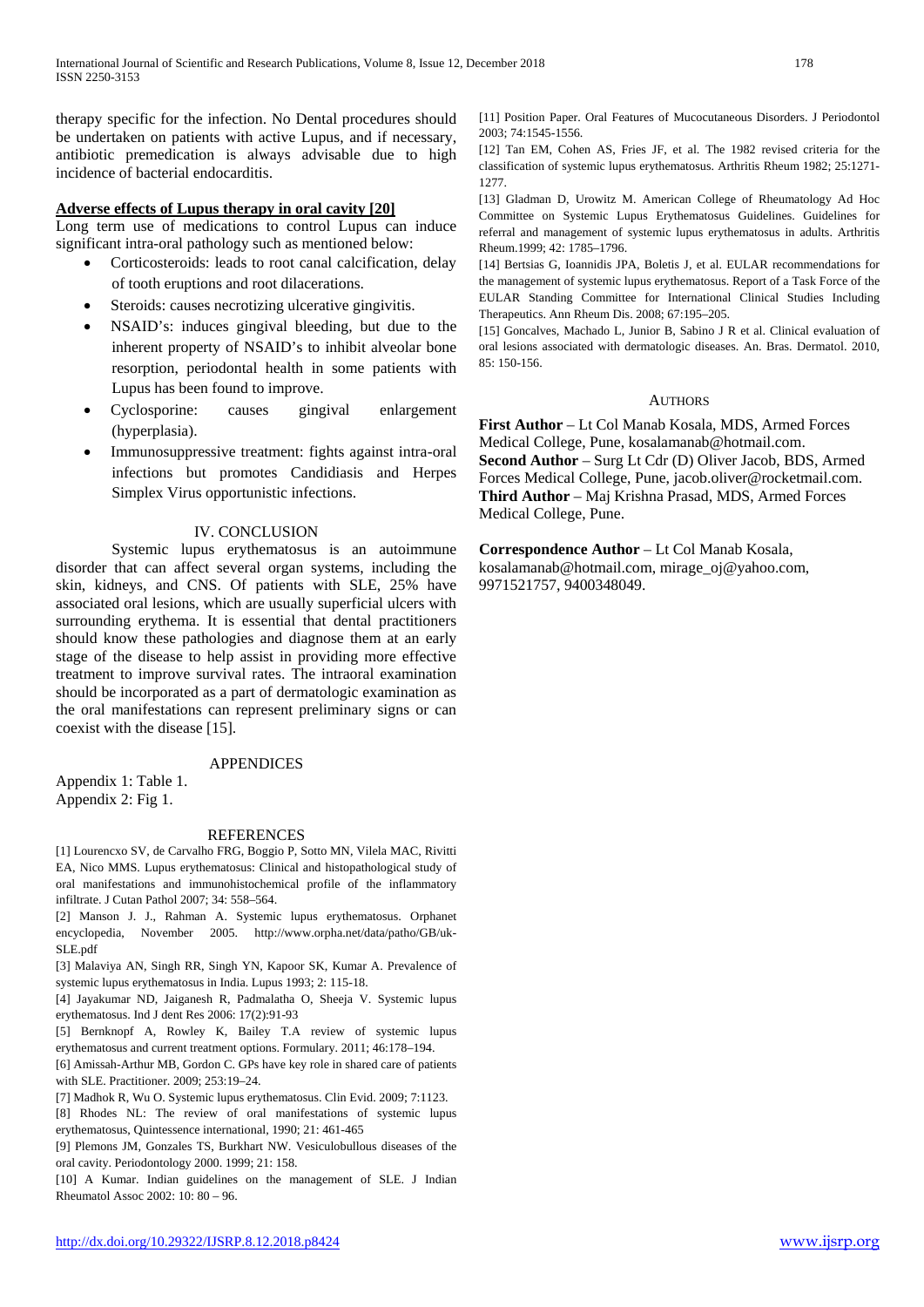# **Appendix 1**

| <b>SLE</b> criterion   | <b>Definition or examples</b>                                                                                              |
|------------------------|----------------------------------------------------------------------------------------------------------------------------|
| Malar (butterfly) rash | Fixed erythema over the malar eminences                                                                                    |
| Discoid rash           | Erythematosus raised patches, may scar                                                                                     |
| Photosensitivity       | Skin rash as a result of unusual reaction to sunlight                                                                      |
| Oral ulcers            | Often painless sores                                                                                                       |
| Arthritis              | Non-erosive: Jaccoud's arthropathy                                                                                         |
| Serositis              | Pleuritis — pleuritic pain, pleural rub, pleural effusion                                                                  |
|                        | Pericarditis — ECG changes, pericardial rub, pericardial effusion                                                          |
| Renal disorder         | Proteinuria (with $3+$ or more protein noted in urinalysis specimen or 0.5 g of<br>protein/day)<br>Cellular casts in urine |
| Neurological disorder  | <b>Seizures</b>                                                                                                            |
|                        | Psychosis                                                                                                                  |
| Hematological disorder | Hemolytic anemia                                                                                                           |
|                        | Leukopenia                                                                                                                 |
|                        | Lymphopenia<br>Thrombocytopenia                                                                                            |
|                        | Anti-DNA antibodies                                                                                                        |
| Immunological disorder | Anti-Sm antibodies                                                                                                         |
|                        | Antiphospholipid antibodies                                                                                                |
| Antinuclear antibody   | Antibodies to nuclear constituents                                                                                         |
|                        |                                                                                                                            |

**Table 1:** Diagnostic criterion for systemic lupus erythematosus include any 4 of the 11 criteria given below simultaneously or in succession [14]